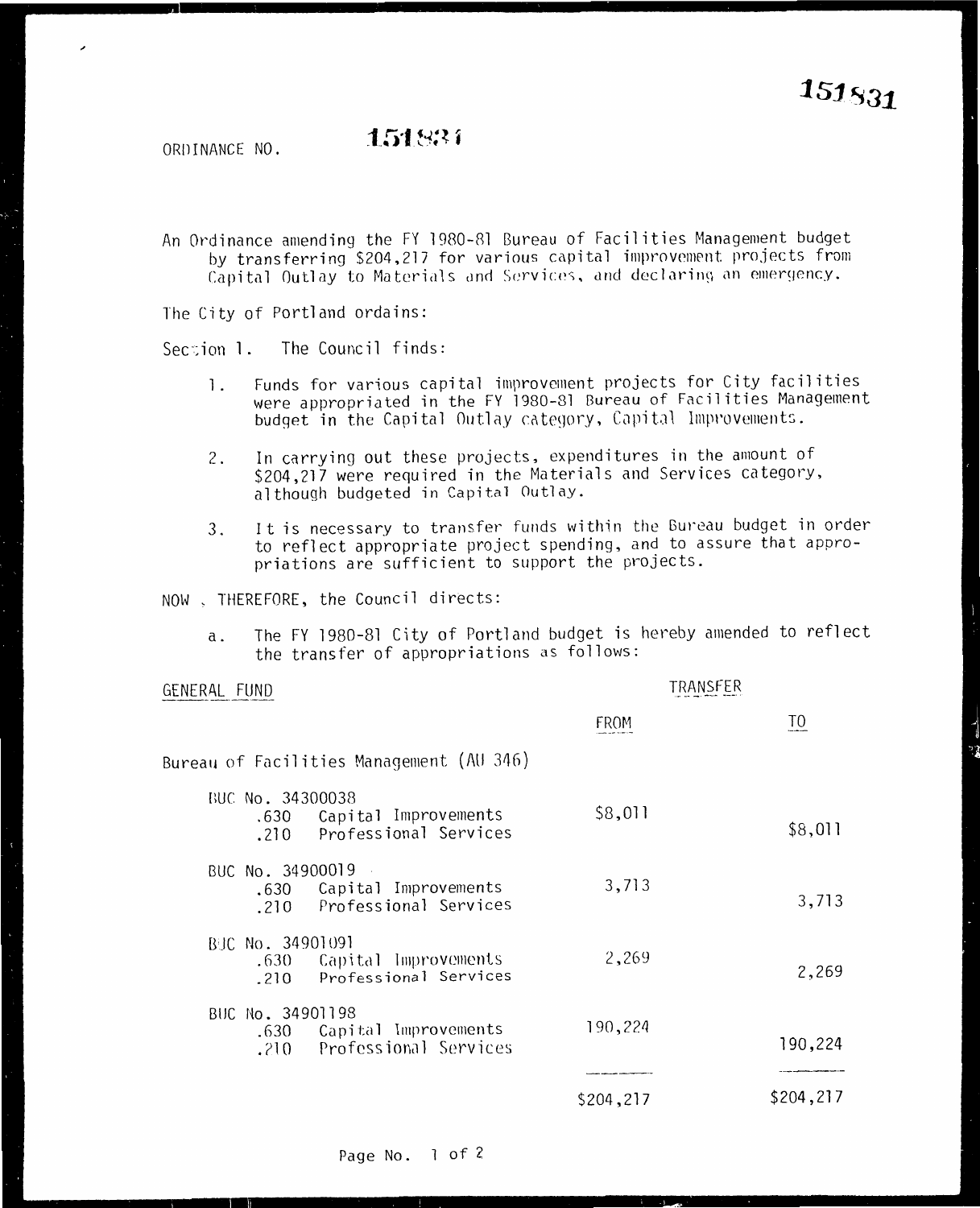## **ORDINANCE No. 151.831**

 $\overline{\phantom{a}}$ 

 $\ddot{\phantom{0}}$ 

Section 2. The Council declares that an emergency exists because the adjustments herein are necessary to support the FY 1980-81 projects; therefore, this Ordinance shall be in force and effect from and after -its passage by the Council.

Passed by the Council<sup>UN</sup>  $24$  1981 Commissioner Strachan Staley:LF:hh June 17, 1981 34300038 34900019 Attest: 34901091

34901198

Jehnik Auditor of the City of Portland

**Page** No. 2 Of 2